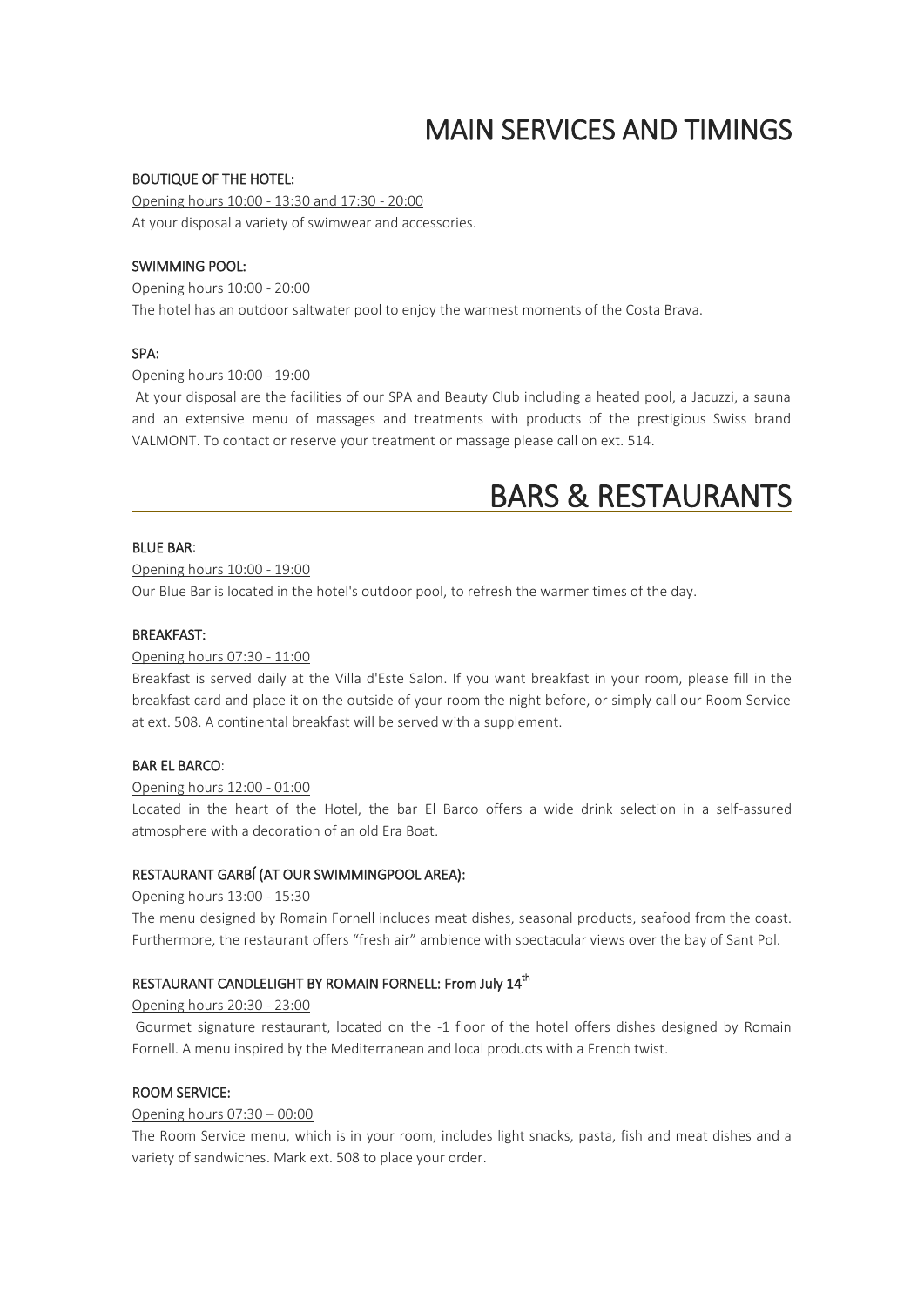# RESTAURANT EL BARCO:

#### Opening hours 12:00 - 23:00

Located in the heart of the Hotel our Snack El Barco offers the same menu as our Terrace with its selection of light dishes, but in a warm and relaxed atmosphere inside the hotel.

#### TERRACE - GARDEN:

#### Opening hours 11:30 - 01:00

It is located in front of the main entrance, in the gardens of the Hotel. Its menu, designed by Romain Fornell, offers a wide selection of tapas, dishes, salads, pastas and sandwiches in a "fresh air" ambience. We also have an extensive range of wines, Champagne and Cava.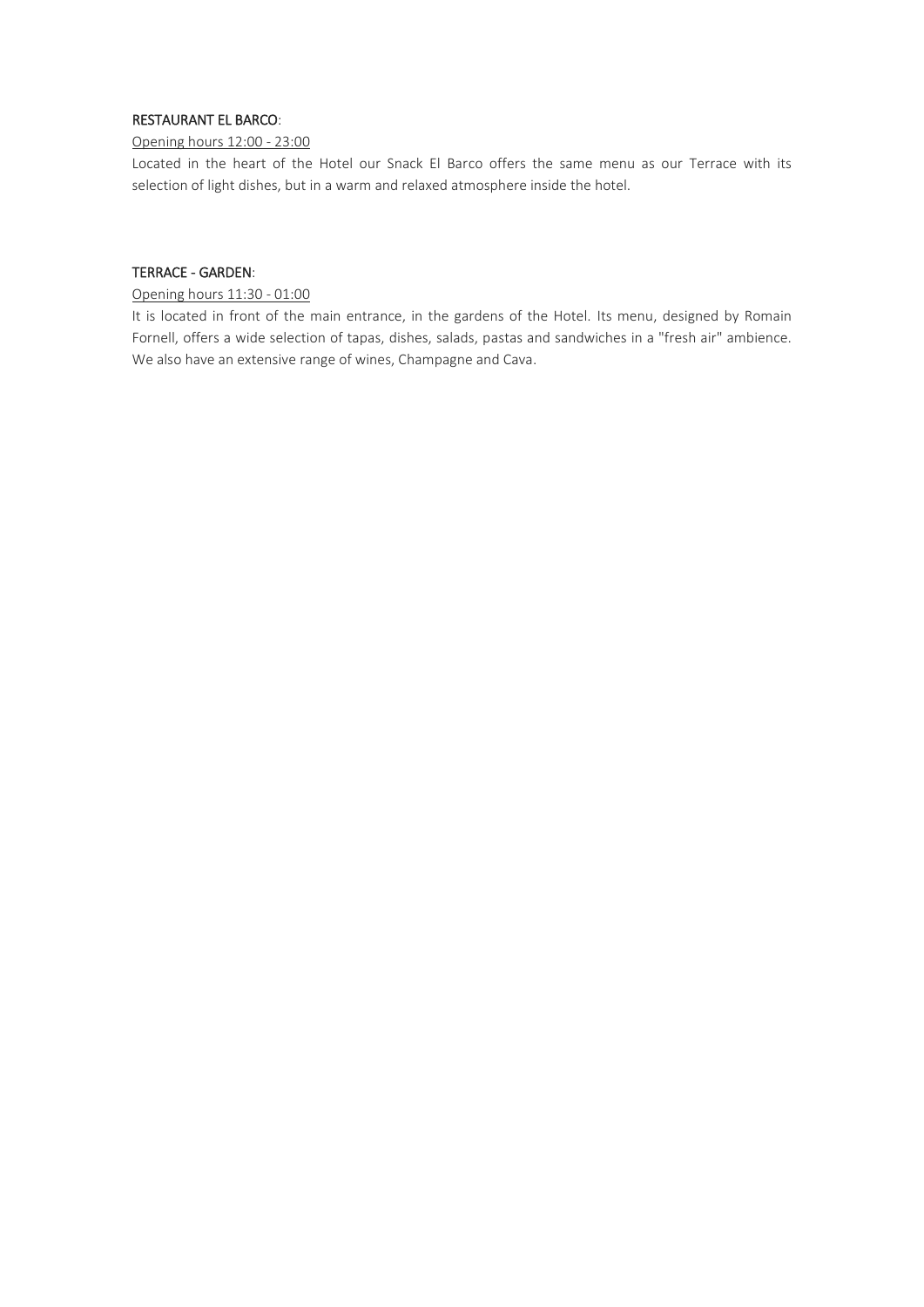# OTHER SERVICES

AIRPORT: The Hotel is 32 km away from Girona Airport and 118 km from Barcelona Airport. We would be pleased to offer a transfer service, available in advance, with a fixed amount charged to your room account. If you require any assistance, please call our Front Desk on ext. 510.

#### ALARM:

24 hours Please contact the operator on ext. 9.

BABYSITTER: The Hotel can help you to take care of your child. Please contact the Front Desk on ext. 510.

BANQUETING: Our Banquets Sales Department will be delighted to assist you in holding a presentation, cocktail, wedding, lunch or business dinner. Capacity up to 350 people in the Mediterranean Hall.Please contact our Banqueting Sales Department on ext. 502 or 505.

BEACH TOWELS: Ask for your towel at the Front Desk or at the pool area.

BICYCLES: In the hotel you have in your disposal, some bicycles for rent, for you to enjoy the surroundings. To make a reservation, please contact our Front Desk ext. 510.

CABANAS: Our Cabañas are located in the pool area. Dispose of sofa and a bathroom with shower. Check availability and booking conditions at the Front Desk or call ext. 510.

CIGARETTES AND CIGARS: You can request the cigar menu in the Bar el Barco. To purchase cigars, please contact our Maître. The hotel has a cigarettes machine located in the area of the Bar El Barco.

E-MAIL: If you want to receive an email, please ask the sender steer include your name in the subject line and send it to the following address: gavina@lagavina.com. The e-mail will be then delivered to your room.

#### FITNESS CENTER:

Opening hours 10:00 - 20:00 Located in our SPA area next to the outdoor pool Garbi.

FOOTING AND BYCICLE ROUTES: Please, ask at our Front Desk the route map and enjoy the beautiful scenery of the area by feet or riding a bike.

FOTOCOPIES AND PRINTING: Please contact the Front Desk on ext. 510.

HAIRDRESSING SALON: Please make a previous reservation on ext. 510.

INTERNET: The Hotel has a WIFI wireless network in all the rooms and the public areas. If you need any assistance, contact our operator at ext. 9.

KIDS CLUB: Situated in our Sports Club La Gavina. Feel free to ask for any information and conditions at ext. 510 .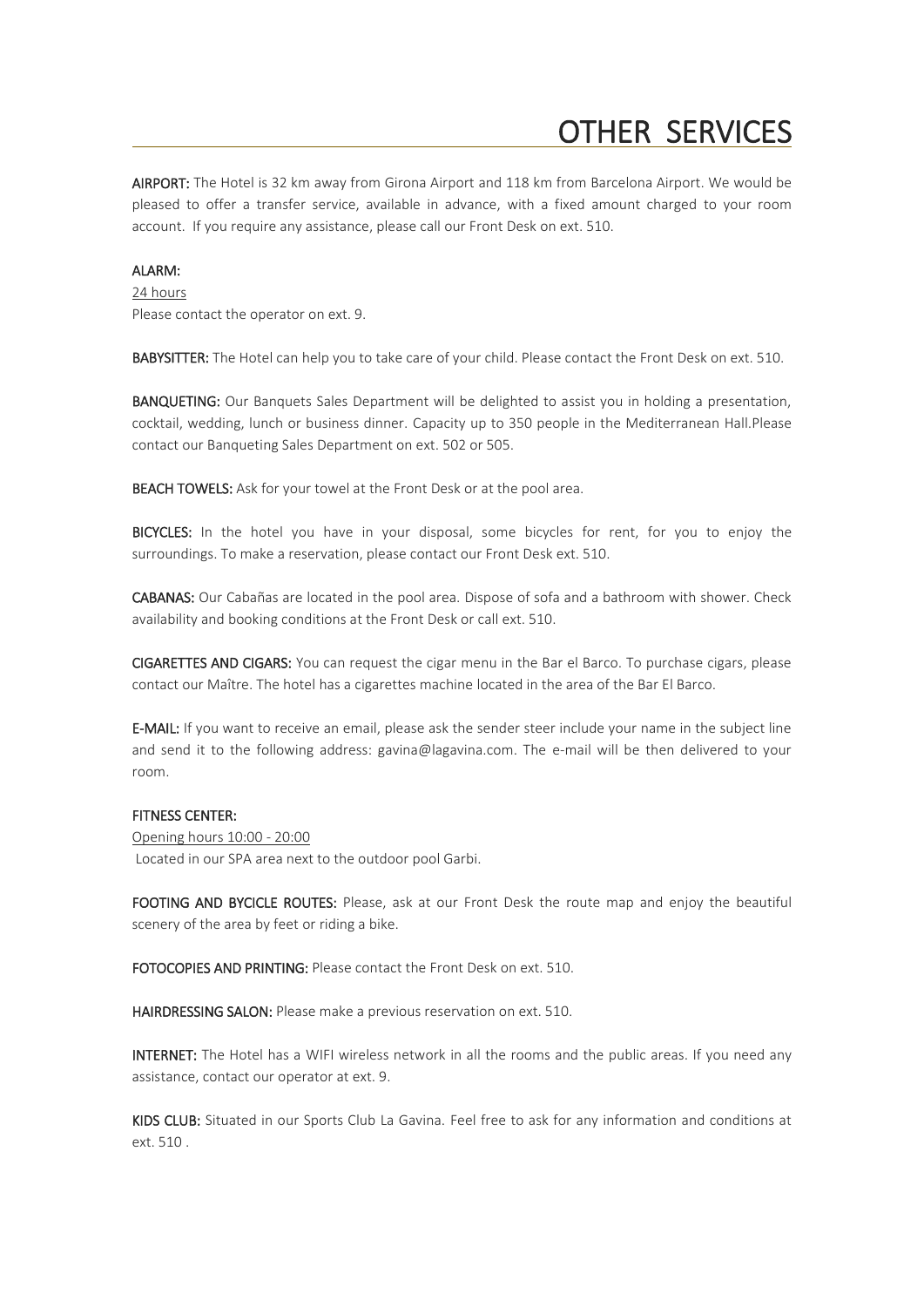LOUNGERS: Lounger at the pool area cannot be reserved. They will be occupied by order of arrival. Consult the pool staff to put it to your taste.

#### LUGGAGE:

### 24 hours

We help with luggage during the Check-In, Check-Out and if room change. To assist you, bellman service is available 24 hours a day. Your Luggage can be stored at the Luggage room. Please call the Front Desk on ext. 510.

PADEL: If you practice the paddle, the hotel has two courts, situated behind the Garbí pool area. To make a reservation, contact our Front Desk or call ext. 510.

PARKING Y GARAGE: Outside there is an area reserved for our guests, we also have a garage area available upon request. Contact our Front Desk at ext. 510.

PRESS: At your disposal, there is national and international press. You will find it in the hotel lobby, the breakfast Salon and the Fireplace Salon. If you want a particular newspaper, please ask for it at least 24 hours in advance at our Front Desk or on ext. 510. We will bring it to your room.

TABLE GAMES: At the Front Desk we have at your disposal cards, chess and other table games. Contact ext. 510 to request one.

TAXI: We will order a taxi for you at any time. Please dial 510.

TENNIS: The hotel has two tennis clay courts located in the La Gavina Sport Club in front of the parking. Book your court at the Front Desk or calling on ext. 510.

WHEELCHAIR: Book your wheelchair at the Front Desk or calling on ext. 510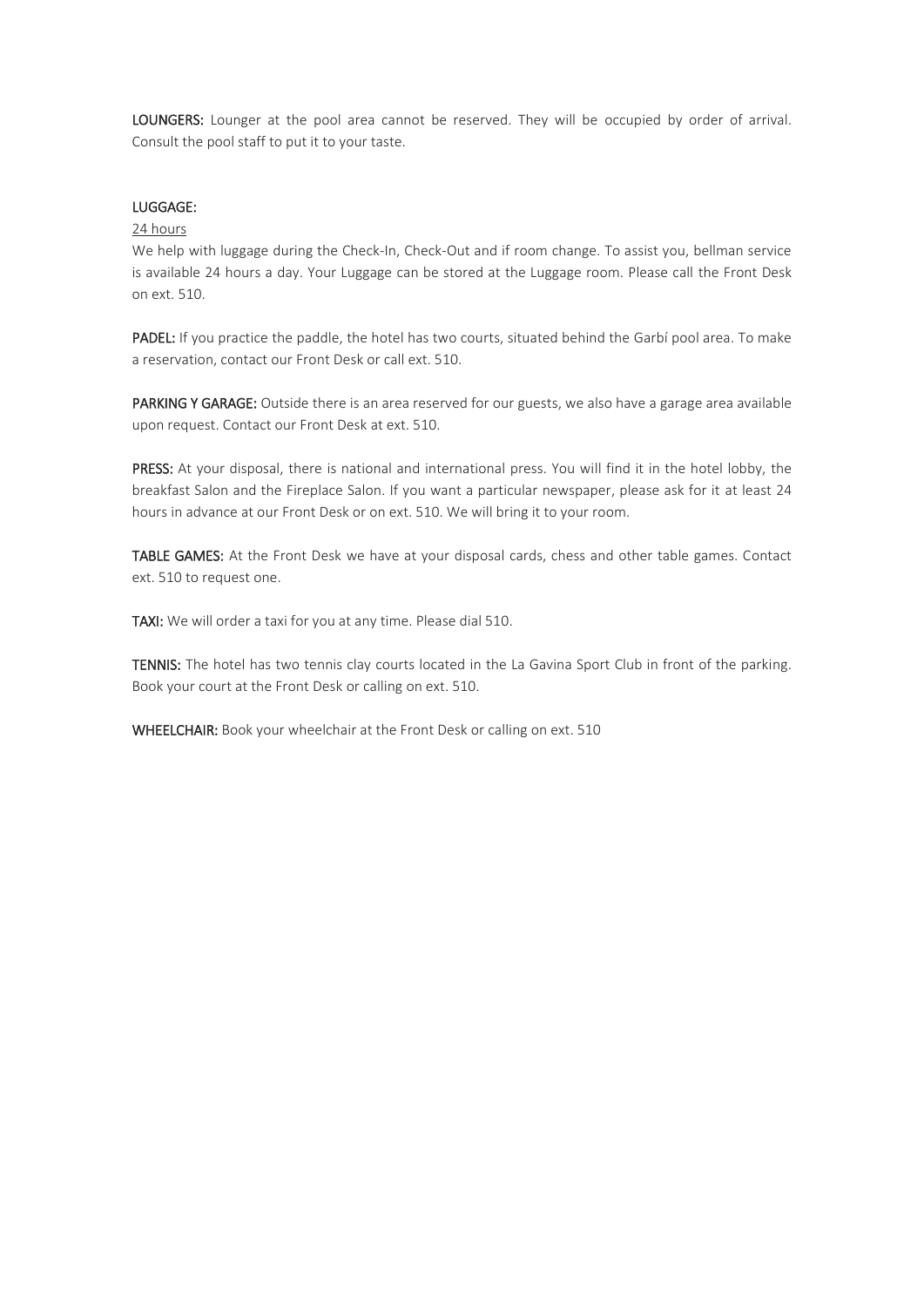ADAPTERS: If you need an adapter, please contact Reception on ext. 510.

AIR CONDITIONING: Each room has an individual climate control actionable with a remote control. If you need any assistance, please call the Front Desk on ext. 510.

ANIMALS: Small size Dogs are allowed with an extra charge, but not allowed in restaurants, bars, pool area and spa.

CLEANING SERVICE: The usual cleaning schedule of the rooms is from 8 a.m. to 4 p.m. Hang the Cleaning card on your door to indicate that it is allowed to enter.

CRIBS: Available without charge. You can ask one contacting our Front Desk on ext. 510.

DVD: You can request a DVD player at Reception or calling on ext. 510.

ELECTRICITY: The electricity in Spain is 220 volts. Transformer use is forbidden.

**EXTRA BED:** Extra beds are available with a supplement. The baby cots are free of charge. Please contact our Front Desk on ext. 510.

FURNITURE: In your room you will find valuable antique furniture. We kindly ask you to take special care during its use.

HAIR DRYER: In your bathroom you will find the wall mounted hair dryer. If you prefer a hand hair dryer with more power, call ext. 510.

IRON: Contact Reception on ext. 510 if you need an iron and an ironing board in the room.

LAUNDRY, PRESSING AND DRY CLEANING: In your room you will find the laundry bag and the form to fill. Fill the corresponding form and leave it inside the laundry bag. The housekeeping will pick it up or contact ext. 510.

PILLOW MENU: We offer a selection of pillows of different types. Consult our Pillow Menu found in your room and contact the Front Desk on ext. 510.

PLAIDS AND BLANKETS: In case you need some extra plaids or blankets contact our Front Desk on ext. 510.

SAFE-DEPOSIT BOX: A private safe deposit box may be found in your wardrobe. Additionally, complimentary safe deposit boxes are available at Reception. The hotel cannot be held responsible for valuable items left in guest rooms.

SHUTTERS: If you want to close the shutters outside your room during turndown service, please contact the Front Desk on ext. 510.

TELEPHONE: A telephone directory including instructions is located in your room. Dial 0 for outside calls. For internal calls dial the room number or corresponding extension. For calls to rooms located on the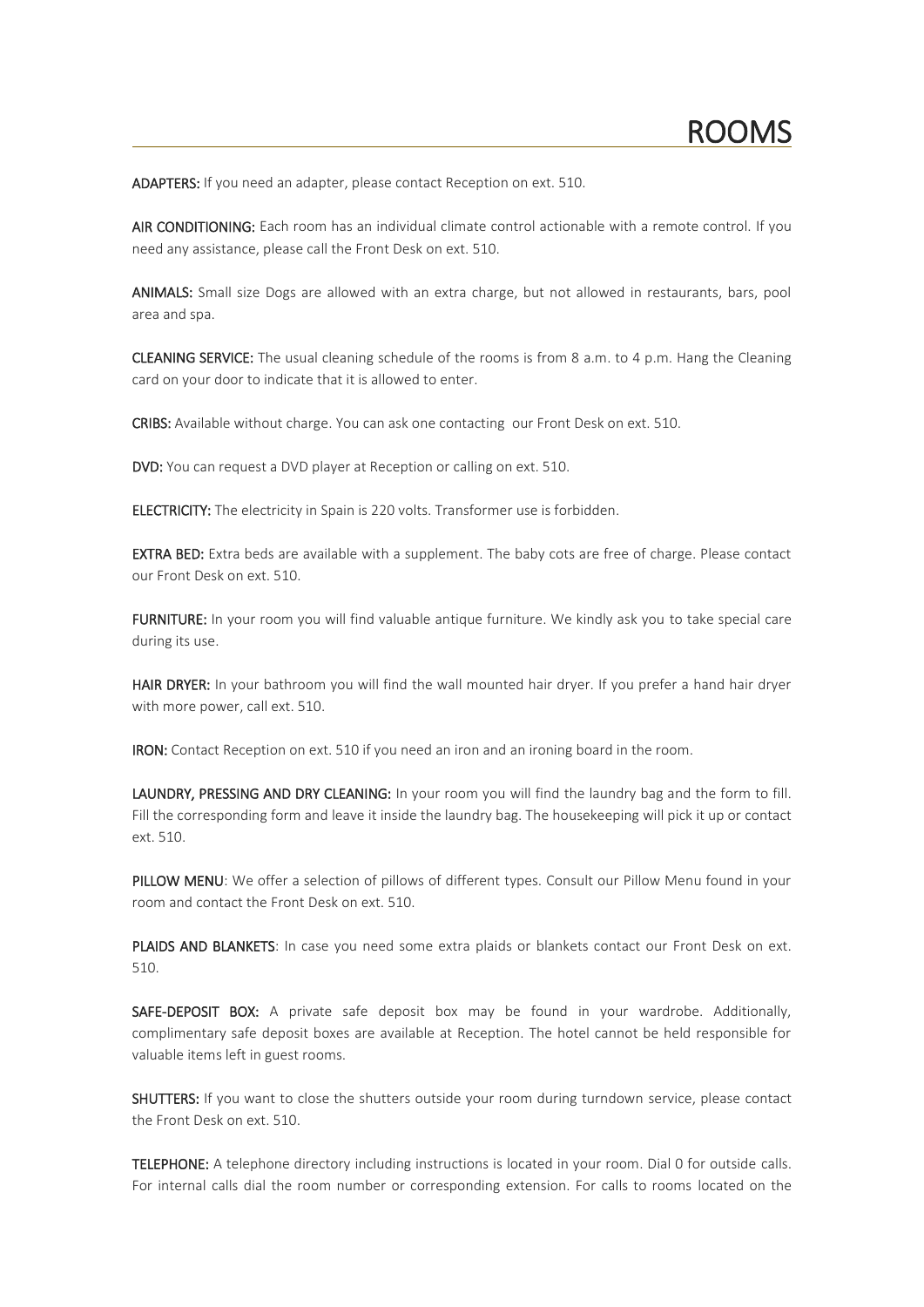ground floor, please mark 4 and the room number. Consult the cost of international calls by contacting the Front Desk ext.510.

TOWELLS: To preserve the environment, the towels hanging won't be replaced during the cleaning of your room.

TURNDOWN SERVICE: Regular schedule of preparing the bed to sleep in is from 18:00. You can cancel the service or request the time of your preference calling on ext. 510.

TV: Each room has a TV with international channels. See the list of channels that is laid next to the TV set.

UMBRELLAS: You can find them in the wardrobe of your room and at the main entrance of the hotel. To purchase the umbrella for your personal use contact our Front Desk on ext. 510.

WATER: The water is suitable for consumption. Still and sparkling water may be found in your Minibar.

WIFI: The wifi access is free of charge for the clients of the hotel in all areas. Please ask for access data at the Front Desk or on ext. 510.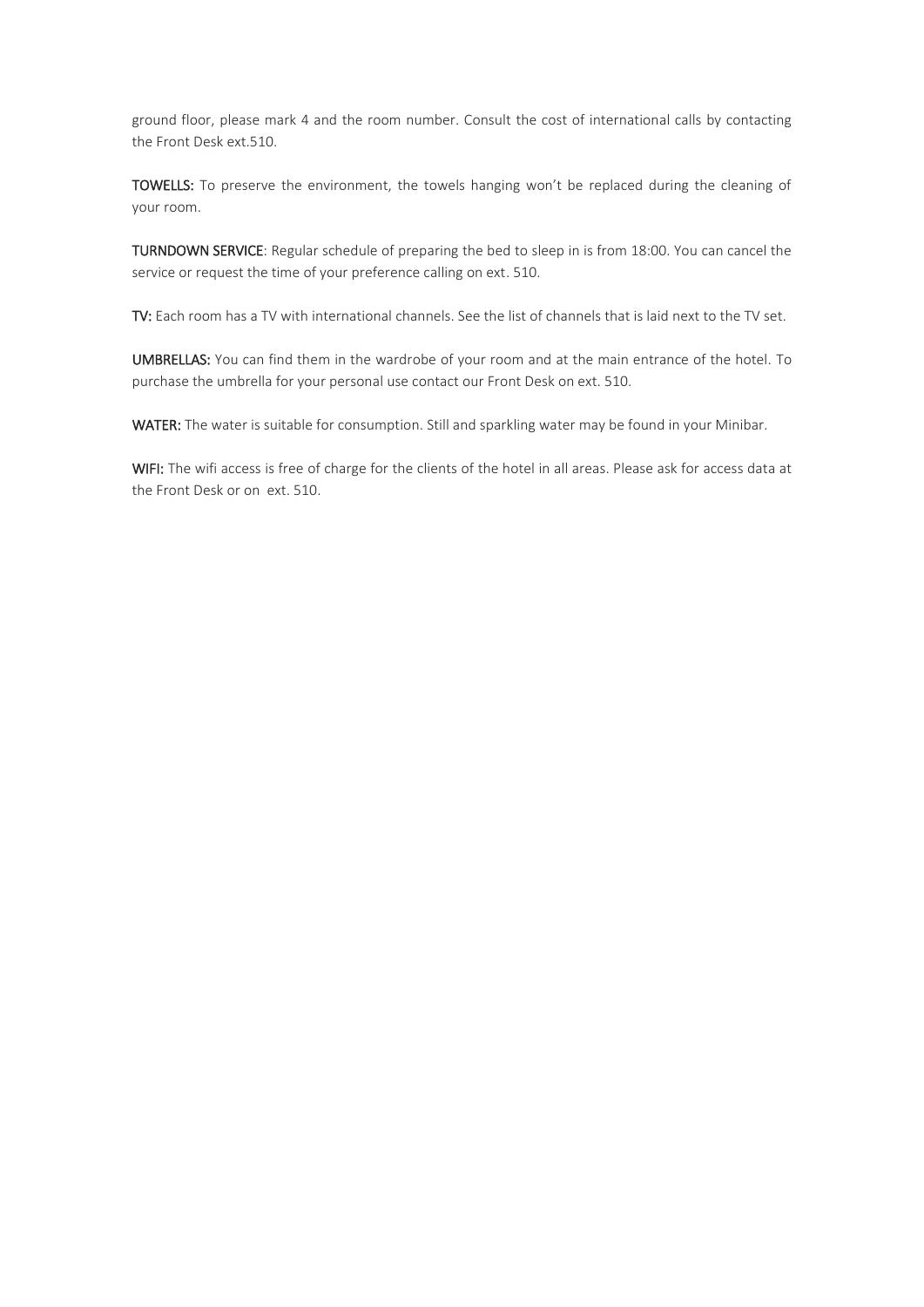# EXTERNAL ACTIVITIES

BOATS: We can help you to rent a boat for you. For more information, call the Front Desk on ext. 510.

CAR RENTING: We will be glad to arrange car rental for you. Contact our Font Desk on ext. 510.

FLOWERS: Order your bouquet of flowers calling on ext. 510.

GASTRONOMY: Find the Gastronomic Route of the best restaurants in the area at Reception. If you prefer, we will help you plan your route. Call on ext. 510.

GOLF: The Hotel is surrounded by five wonderful golf courses. Ask for information at our Front Desk or calling on ext. 510.

HORSES: If your passion is the world of horses, we will help to organize horseback riding and riding lessons. For more information, contact our Front Desk.

SPORTS AND ACTIVITIES: Bicycles, water-skiing, golf, sport fishing, ballooning, hiking, diving etc. Contact our Front Desk or on ext. 510.